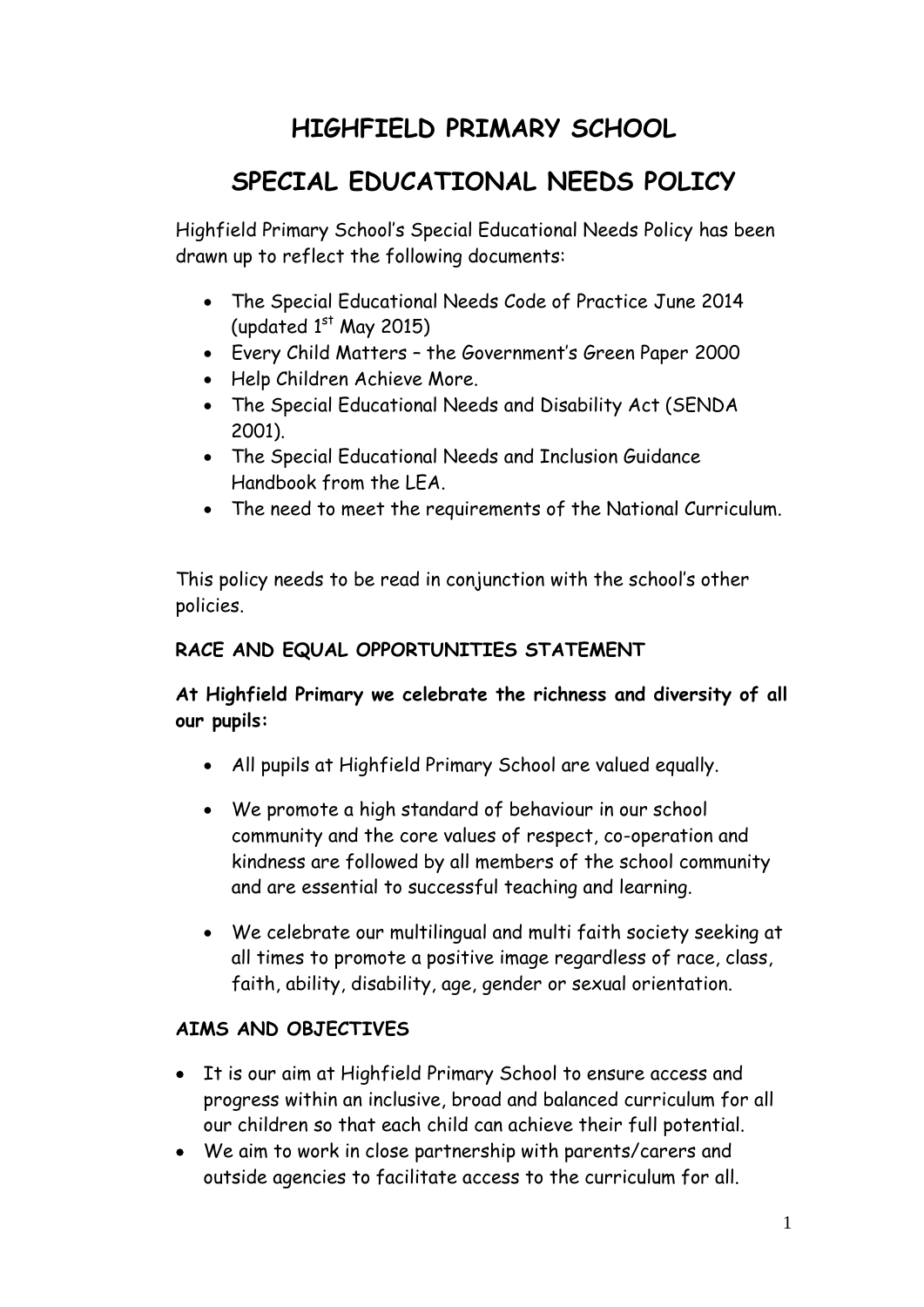- We aim to differentiate work in our planning and delivery to allow every child access to the curriculum ensuring each child has the satisfaction of achievement and, as far as they are able, have their views taken into account.
- We aim to make the best use of our resources to support delivery of the curriculum and to ensure that children with special educational needs are socially integrated and supported.

## **DEFINITIONS**

Under the SEN Code of Practice 2015 (updated 2015) children have a special educational need if they have a learning difficulty which calls for special educational provision to be made for them.

Children have a learning difficulty under the Special Educational Needs Code of Practice s1:8 if they:

- (a) have a significantly greater difficulty in learning than the majority of children the same age; or
- (b) have a disability which prevents them or hinders them from making use of educational facilities of a kind generally provided for others of the same age in mainstream schools or mainstream post – 16 institutions.

A child under compulsory school age has special educational needs if they fall within the definition at (a) or (b) above or would so do if special educational provision was not made for them (Clause 20 Children and Families Bill).

Principles underpinning the Code of Practice (page 19 point 1.2)

There are designed principles for support:

- Involvement of children and parents in decision making.
- Identification of children's needs.
- Collaboration between education, health and social care services to provide support.
- High quality provision to meet the needs of children and young people with SEN.
- Greater choice and control for young people and parents over the support.
- Successful preparation for adulthood including independent living and employment.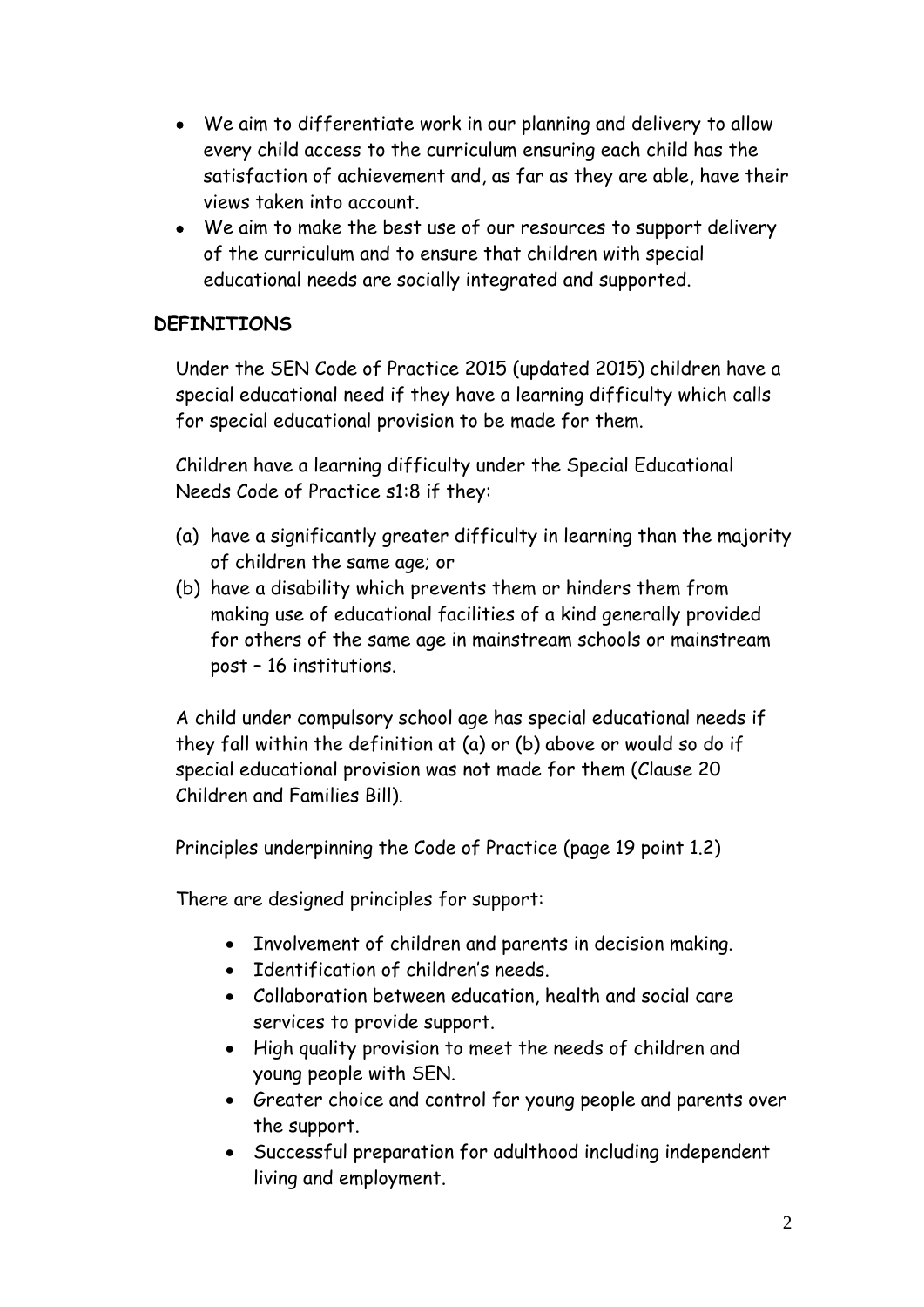Statutory rights:

- Involving children, parents and young people in decision making.
- Parents and children are actively supported in contributing to needs assessments and developing and reviewing Education, Health and Care (EHC) plans.

Special educational provision means:

- (a) for children of two or over, educational provision which is additional to, or otherwise different from, the educational provision made generally for children of their age in schools maintained by the LEA, other than special schools, in the area
- (b) for children under two, educational provision of any kind.

# **Children may have special educational needs in at least one of four areas and many will have inter-related needs. These areas identified by the SEN Code of Practice 2015 at s6:3 are:**

- 1. Communication and interaction.
- 2. Cognition and learning.
- 3. Social, mental and emotional health.
- 4. Sensory and/or physical.

# **RESPONSIBILITY FOR SPECIAL EDUCATIONAL NEEDS AT HIGHFIELD PRIMARY**

Provision for pupils with SEN is a matter for the whole school and all staff and those involved in the school share this responsibility.

 The Governing Body has a legal responsibility with the Headteacher to ensure provision is made for children with special educational needs and to maintain a general oversight of the school's special educational needs work. To enable closer monitoring our Governing Body has appointed a Special Needs Governor. The SEN Governor, Di Wren regularly meets with the Special Educational Needs Coordinator, Sarah Shaughnessy. The Governing Body are kept up to date with current SEN matters through the SEN Governor, the Curriculum Committee and termly reports from the SENCo and Headteacher.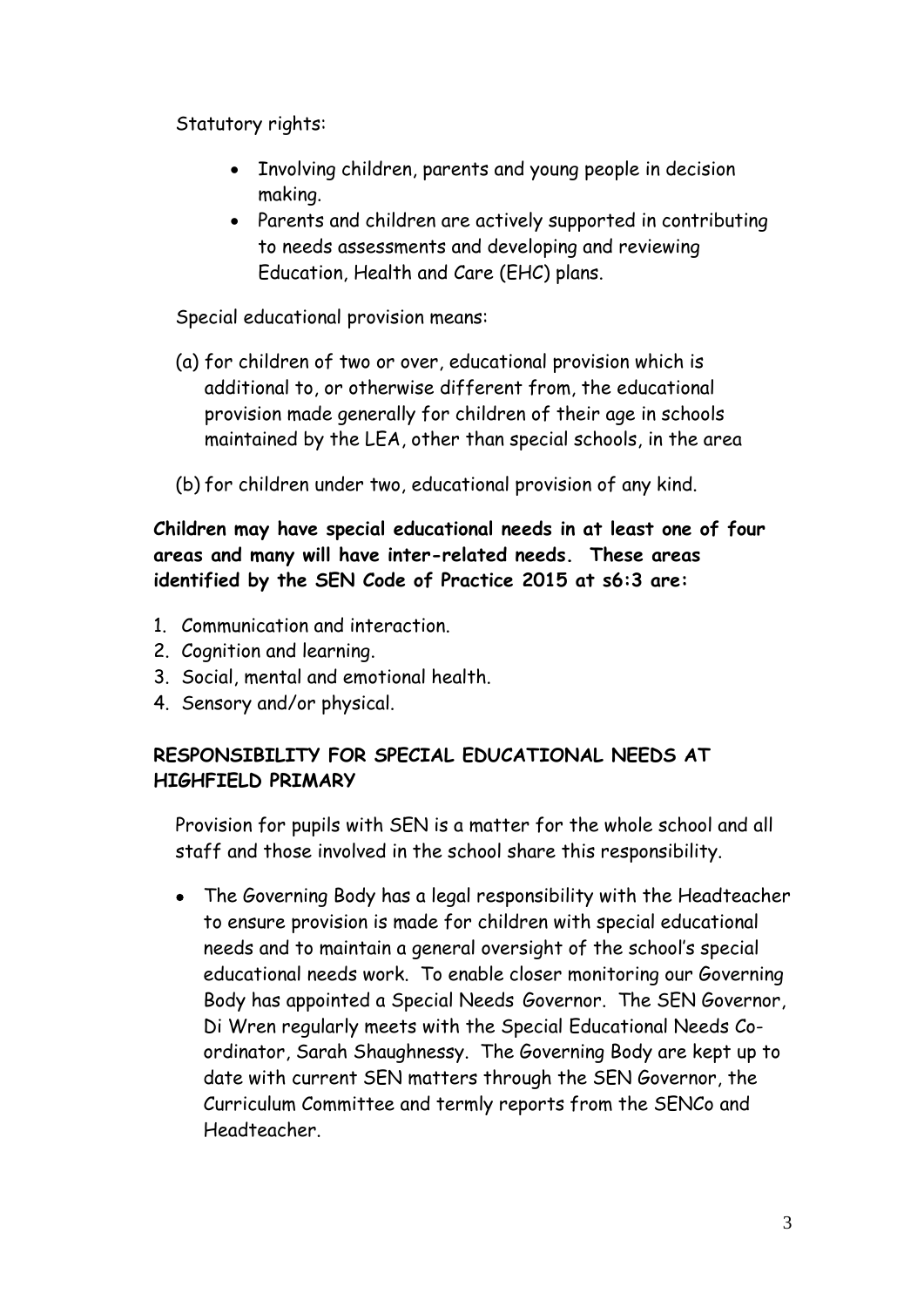- The Headteacher has the overall legal responsibility for the management of all aspects of the school's work including Special Needs and to inform the Governors of this.
- The Headteacher and Deputy Headteacher work closely with the school's Special Educational Needs Co-ordinator (SENCo). The responsibilities of the SENCo in the primary setting are described as:
	- (a) 6.87 determining the strategic development of the school's SEN Policy
	- (b) 6.88 co-ordinating specific provision for children with special educational needs
	- (c) 6.89 provide professional guidance to colleagues and work closely with staff, parents and other agencies
	- (d) developing and evaluating new SEN materials and strategies.
- The primary responsibility to meet the needs of children with SEN remains with each Class Teacher just as they meet the needs of all the children in their class. Teaching Assistants provide direct support to children under the direction of the class teacher. Teachers will plan an appropriately differentiated curriculum for those children with special educational needs and will write Child Support Plans and hold reviews in consultation with pupils and parents.
- All Staff in the School have responsibilities for pupils with a special educational need.

## **PARTNERSHIP WITH PARENTS/CARERS**

**Highfield Primary is committed to working in partnership with parents/carers**. We recognise that the relationship between parents/carers, the pupil and the school is fundamental to ensuring the progress of all our children. We understand that parents/carers are our pupils first teachers and have a unique knowledge and understanding of them.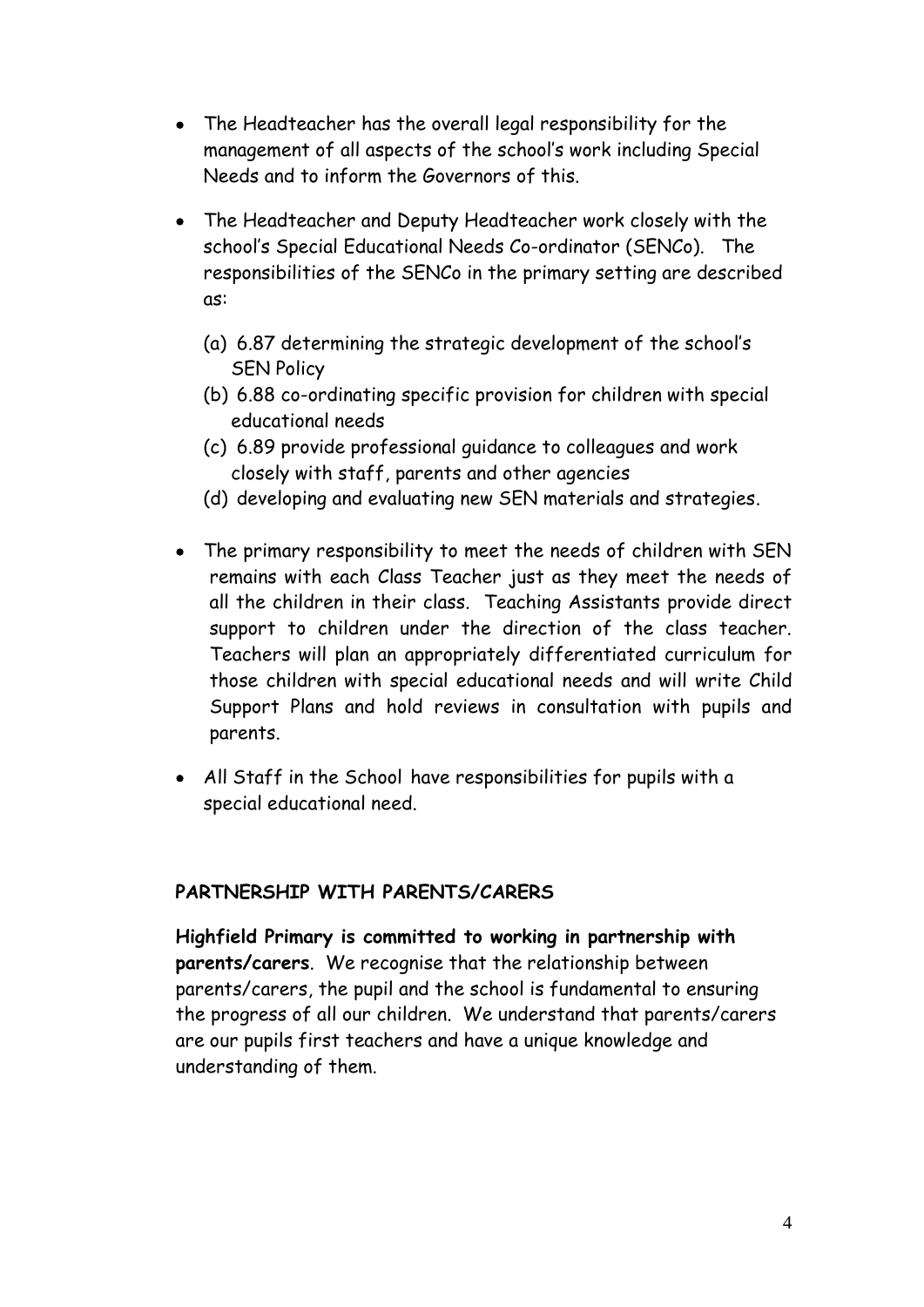# **PUPIL PARTICIPATION**

Highfield Primary recognises that pupils should participate in decision making about their learning and whenever possible their views will be sought about their interests, strengths and the setting of learning targets.

# **ARRANGEMENTS FOR CO-ORDINATING THE EDUCATIONAL PROVISION FOR SPECIAL NEEDS**

**The Special Educational Needs Code of Practice sets out a four part cycle to SEN: Assess, Plan, Do, Review (6.45-6.56).**

Assess - Will form a clear analysis of pupil's needs.

Plan - Parent notified and their concerns noted and discussed. Teacher, SENCo, parent, pupil adjustments and support put in place.

Do – Plan, assess impact of support.

#### Review

- **•** Review
- Changes in support
- Clear information re: impact of support.

# **HOW SPECIAL EDUCATIONAL NEEDS ARE IDENTIFIED AT HIGHFIELD PRIMARY**

## **On Admission/Assess:**

\* The Nursery team visit all pupils prior to admission in the school's local area. During this visit parents have the opportunity to raise any concerns they may have about their child.

\* The SENCO and EYFS Phase Leader work closely with Health Visitors and other professionals to identify children with SEN being admitted to our Nursery and Reception classes.

\* Enfield SEN Services and the Educational Psychology Service inform the school of any children known to them who have special needs and a decision is made as to whether it would be appropriate to apply to the SEN panel for support from the Joint Service for Disabled Children. Priority admission to Nursery and Reception can be given if:

- a) They have an appropriate Educational Health Care Plan.
- b) There is professional evidence of a child's needs.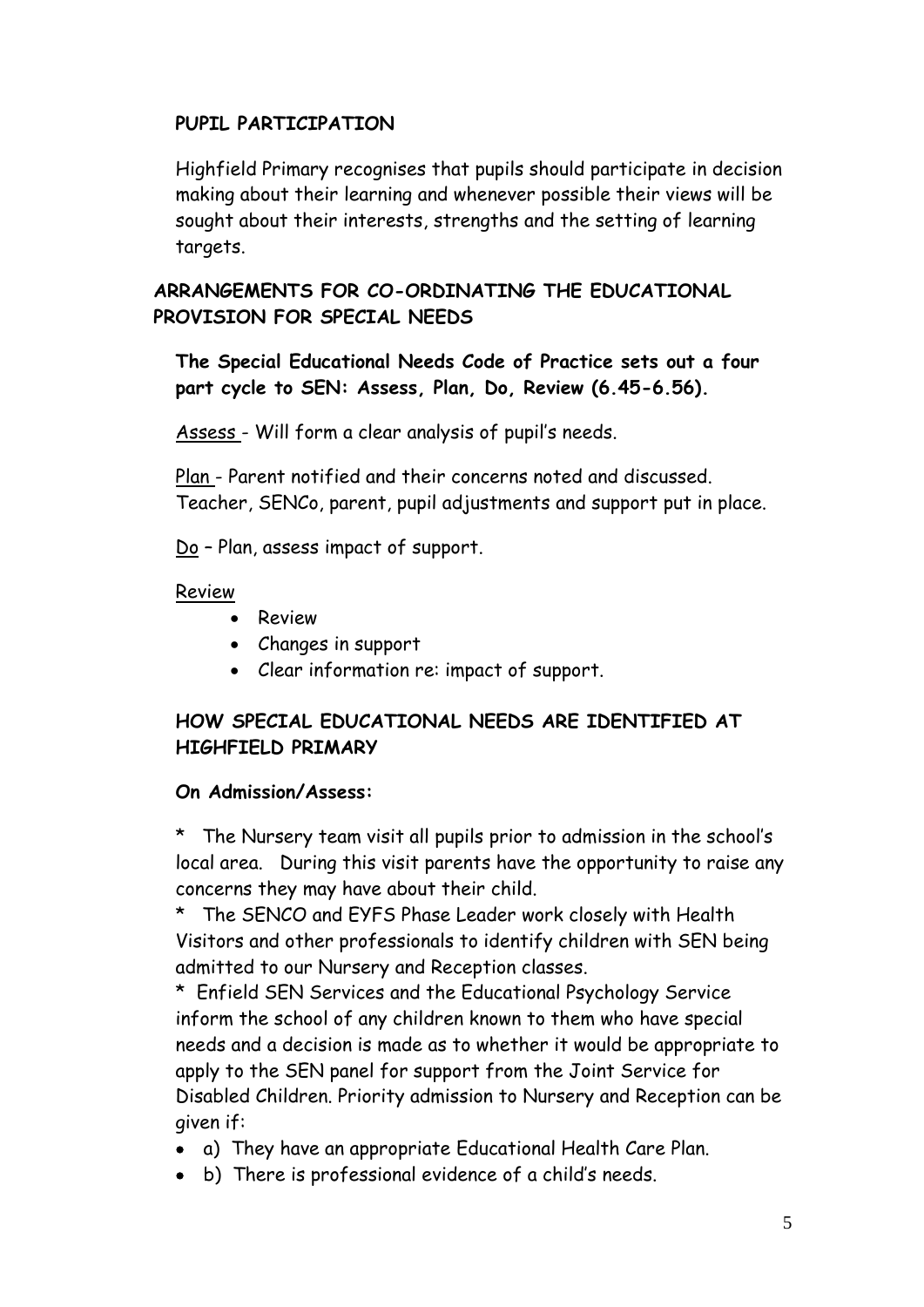All children are welcome at Highfield Primary whatever their needs**.** At present admission to the school is open to all children who are physically able to cope with the constraints of the building. The Nursery and KS1 school buildings are at ground floor level and the school would be able to place classes on ground floor level in other year groups to cater for any additional needs. Ramps provide wheelchair access to the school**.** Under the SEN and Disability Act 2001 the school is conscious of its duty to make the environment and curriculum as accessible as possible and has a Health and Safety Officer and Governor who regularly check to ensure all pupils have safe access to our school.

- Any child entering Highfield from another school with SEN already recognised is put onto the school's SEN Register and the SENCo has the responsibility to ensure that the school makes suitable SEN arrangements for that child. The SENCo will pass on current SEN records when a child leaves Highfield to attend another primary or at secondary transfer. In some cases a Year 6 review meeting is held with the new secondary SENCo.
- The assessment process should always be fourfold. It should focus on the child's learning characteristics, the learning environment that the school is providing, the task and the teaching style. See the SEN Code of Practice (6:45 – 6:56).
- As part of the school's on-going monitoring and assessment policy all children's progress is monitored closely. Class teachers have a responsibility to identify any child who may have SEN and to discuss this with parents and the child's Phase Leader and SENCo and initiating a Child Support Plan.
- Early assessment starts with the Starting School booklet which parents complete with the Early Years team. Baseline Assessments are used in Reception to help inform us of children needing extra support on admission.
- A speaking and listening checklist may be used to identify pupils who need to be referred to the Speech and Language Service.
- In EYFS each child is tracked termly within the seven curriculum areas.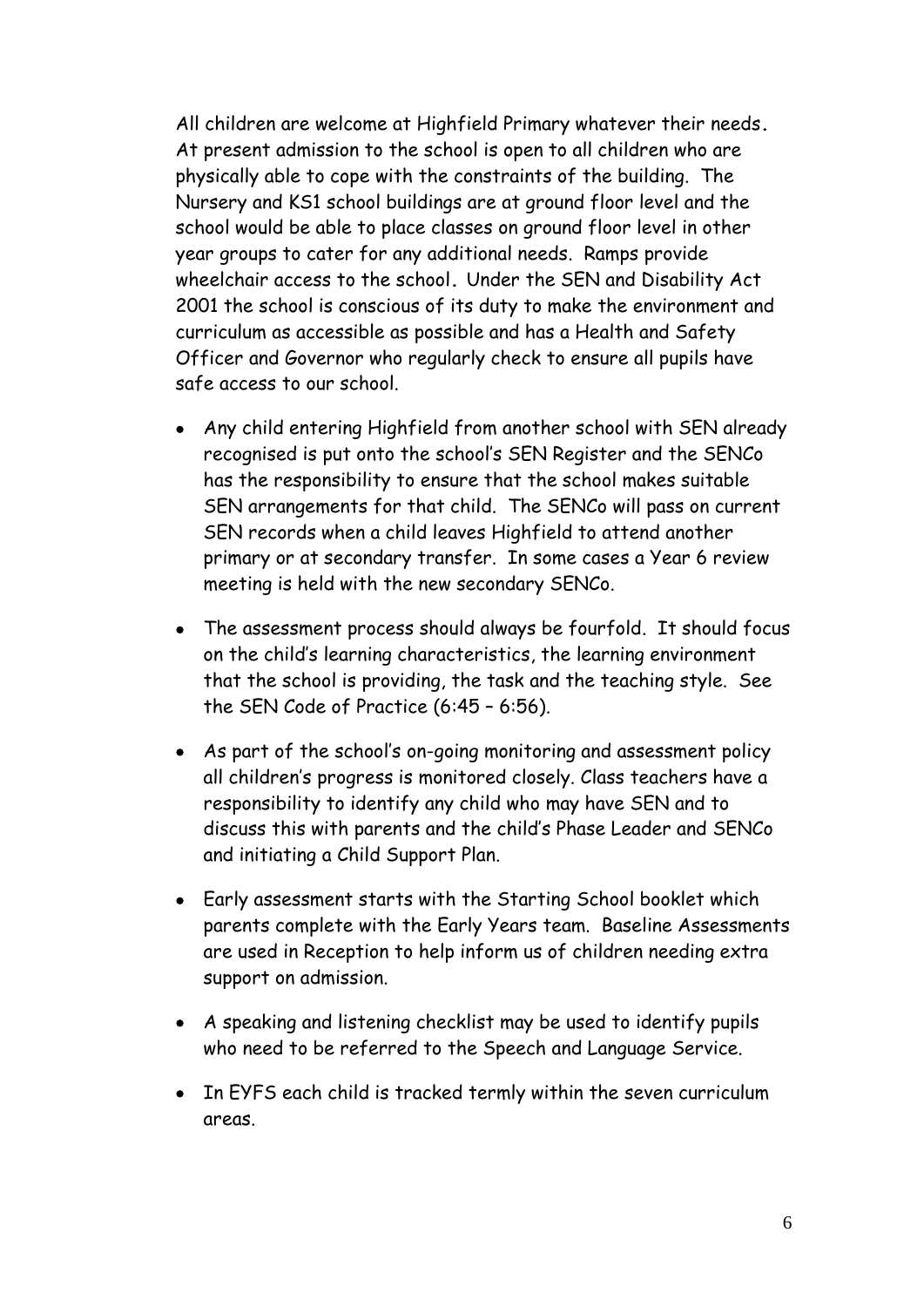- In KS1 and 2 every child's progress in National Curriculum subjects is tracked at least termly.
- Children are tested with SATs at the end of Key Stage 2 in Year 6.
- Our More Able Leader tracks the progress of those pupils who are able and talented and supports staff in offering an appropriately differentiated curriculum. The school has a Gifted and Talented Policy.

Plan

The SENCo, in liaison with the parents and school Educational Psychologist, discuss whether a child's SEN needs would benefit from an Educational Health Care Plan (EHCP). All professionals involved with the child complete an initial report and the SENCo completes and submits the LEA's SEN panel referral paperwork.The Local Education Authority's SEN Panel consider the need for an **Educational Health Care Plan** and if appropriate make a multi-disciplinary assessment.

The LEA consider the need for an **Educational Health Care Plan** and arrange, monitor and review the provision. The Educational Health Care Plan describes the child's particular needs, the provision to be provided and the objectives all are working towards. The specific targets and strategies to achieve them are drawn up as an Action Plan.

# **Only a small minority of children will have needs severe enough to progress to an Educational Health Care Plan.**

**Provision-** The school has resourced a class room for children that need extra support individually or in small groups. This will be developed further as and when the expansion work at the school allows.

# **ASSESSMENT AND REVIEW PROCESS**

In line with the revised Code of Practice 2015 the SEN support will take the form of a four part cycle. A graduated response encompasses an array of strategies and recognises there is a continuum of special educational needs. At Highfield we will make full use of all available classroom and school resources before calling on outside agencies.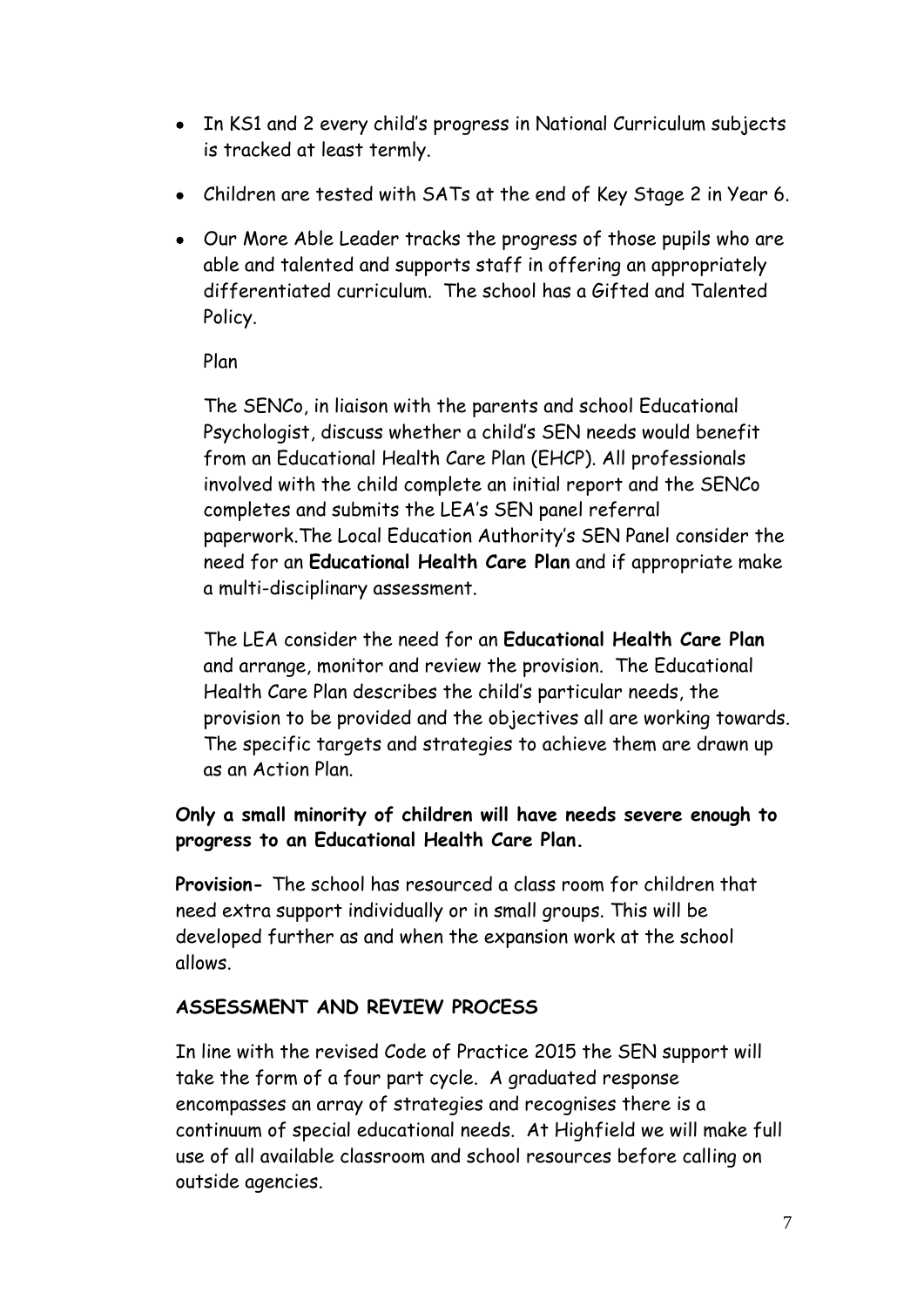- A Child Support Plan sets targets to support the pupil's area of special educational need which are reviewed and evaluated termly.
- Parents will be fully involved in any decision to progress to School SEN Support. No actions to involve outside agencies will be taken without formal parental consent.
- Reviews of Child Support Plans are held termly. When practical and appropriate each review should involve the child, their parents, the school staff and any outside agencies working with the child.
- Parents will automatically be invited to the Annual Review of Statement/EHC plan meetings held for each child who has a statement/EHC plan. Annual Review of Statement/EHC paln meetings will include not only the child (where appropriate) and parents with school staff but also any external professionals involved. If a child is in Year 6 then a representative from the school the child is transferring to will be invited. Less formal termly reviews will be held to monitor progress under the Action Plan.
- At School Support after at least two reviews decisions can be taken regarding the child's progress:
	- Children can remain on the same stage ie their needs remain the same. They can revert to wave one classroom and intervention support or come off the Register if their needs have been successfully met. They may have needs which meet the criteria of the next stage.
- The SENCo, in liaison with the parents and school Educational Psychologist, discuss whether a child's SEN needs would benefit from an Educational Health Care Plan (EHCP). All professionals involved with the child complete an initial report and the SENCo completes and submits the LA's SEN panel referral paperwork. The Local Education Authority's SEN Panel consider the need for an **Educational Health Care Plan** and if appropriate make a multidisciplinary assessment.
- The LEA consider the need for an **Educational Health Care Plan**  and arrange, monitor and review the provision. The Educational Health Care Plan describes the child's particular needs, the provision to be provided and the objectives all are working towards. The specific targets and strategies to achieve them are drawn up as an Action Plan.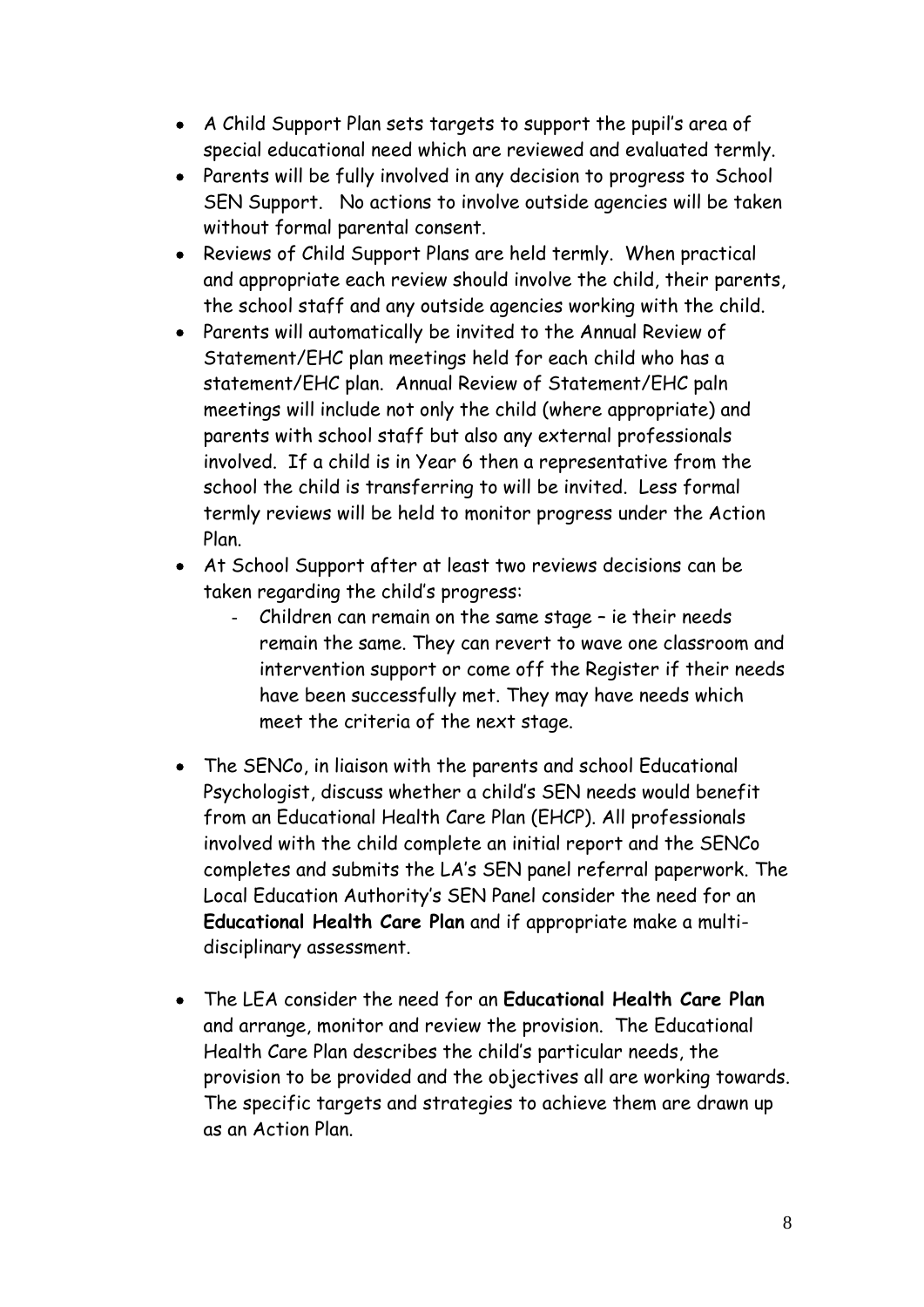**Only a small minority of children will have needs severe enough to progress to an Educational Health Care Plan.**

## **RESOURCES**

Each class has a SEN box containing a large variety of resources to support all pupils in the classroom. The SENCo will advise staff on the manner and duration of using these resources with pupils who may need additional support within the classroom.

Some children who have been identified as School SEN Support will have additional support within the classroom from a SEN teaching assistant who may support individual or targeted groups of pupils.

If a child is identified as needing further support they may attend Dali class for a morning session. This classroom has a smaller amount of pupils (6-8) and is staffed by a class teacher and a SEN teaching assistant. These pupils may also have some afternoon support from a SEN teaching assistant within their own classroom.

Dali class – at different times – runs a range of additional provision for some afternoon sessions. These sessions may take the form of bespoke one to one work, group work or outside therapists running a session eg 'Lego Therapy'. There is also a lunchtime club twice weekly for pupils who can find social situations stressful. The club allows them to play in a calm, quiet, supportive environment with a high adult to child ratio.

#### **HIGHFIELD PRIMARY SEN PROVISION MAP**

 Throughout the school NNEBs and TAs are supporting the children in class and with small group work. Class teachers are supporting all children with appropriately differentiated work and by setting children in both mixed and same level ability groups.

At Highfield Primary our Provision Map will be annually updated.

The school through the SENCo also accesses and allocates other resources or provision for children with SEN.

• Advice from and the involvement of the Educational Psychology Service. Our Educational Psychologist works with the SENCo and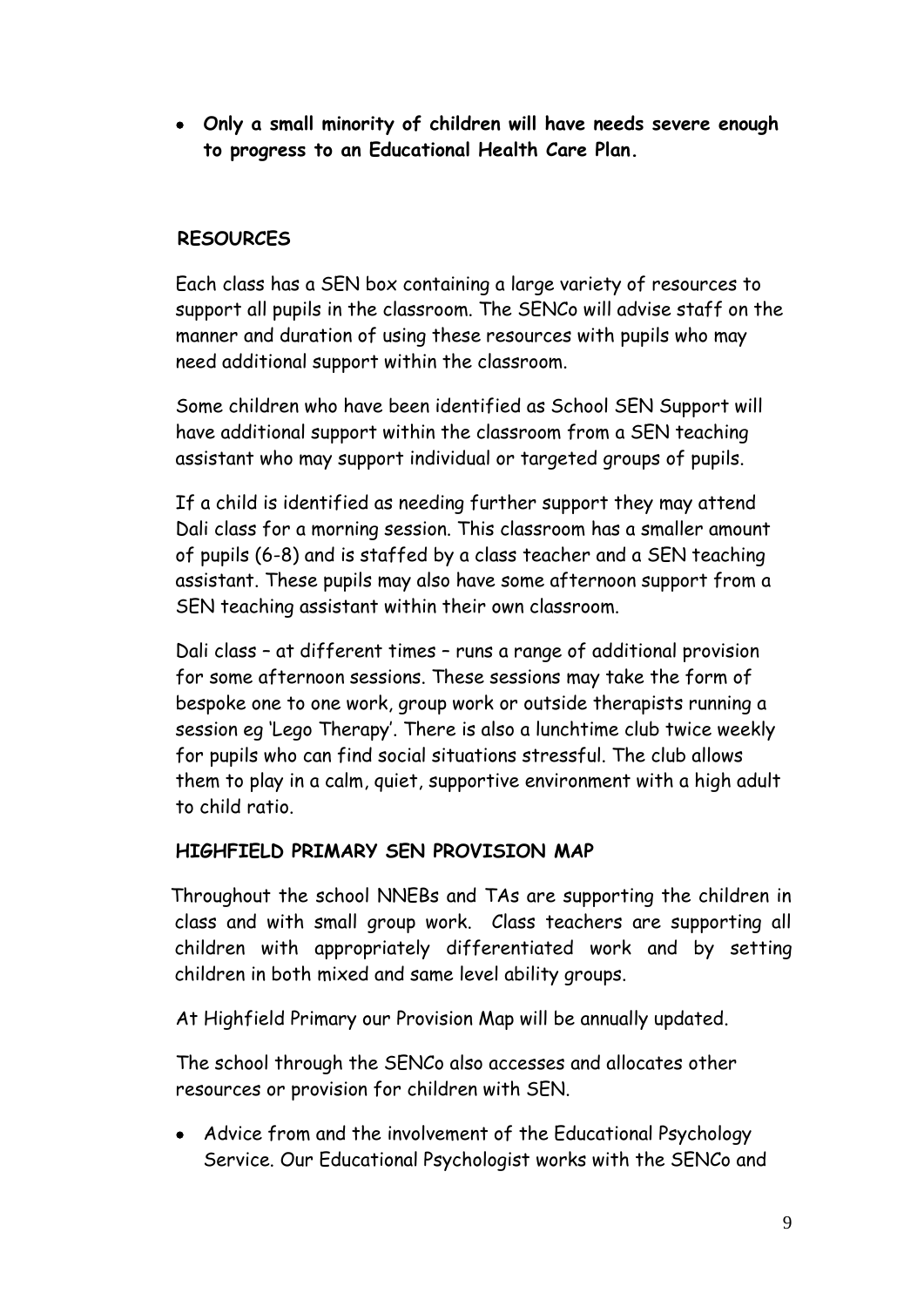other staff to assess the needs of children at School SEN support. Whole school training is available.

- Advice and support from specialist teachers or advisors eg from the Hearing Impaired or Visually Impaired Services, Speech and Language Therapists, Russet House (Autistic Spectrum Disorders), West Lea (physical needs advice via SEN Panel request) and CAMHS.
- The advice and involvement of any other agencies dealing with a specific child eg Social Care, Education Welfare, Health Services etc..
- There is targeted support available for some children at School SEN support from the Behaviour Support Service.

The school considers effective liaison with all external agencies to be essential in order to successfully help children with SEN. The school therefore tries to develop and maintain such links. The school arranges Team Around the Family with these agencies and will set up when necessary more frequent meetings to deal with a specific child or issue.

The SENCO holds a variety of information packs and checklists to which all staff can access and contribute. The SENCO also keeps useful information and telephone numbers for parents and carers on the services offered by the LA and individual associations.

The Governors will report annually on the allocation of SEN resources in their Annual Report to Parents and evaluate their effect on pupil outcomes in the same document.

## **CONTINUING PROFESSIONAL DEVELOPMENT**

Highfield Primary buys into the LA SEN Training Package including SENJIT membership. The SENCo regularly attends LA and Coordinator training. Information is passed to colleagues through staff meetings and at regular review meetings. Our SENCo regularly delivers staff meetings. Subject Co-ordinators and Phase Leaders are aware of the needs of children with SEN and make provision for them in their planning, monitoring and assessment.

Staff receive on-going training from the LA, outside agencies and the SENCo to support their understanding and ability to deliver an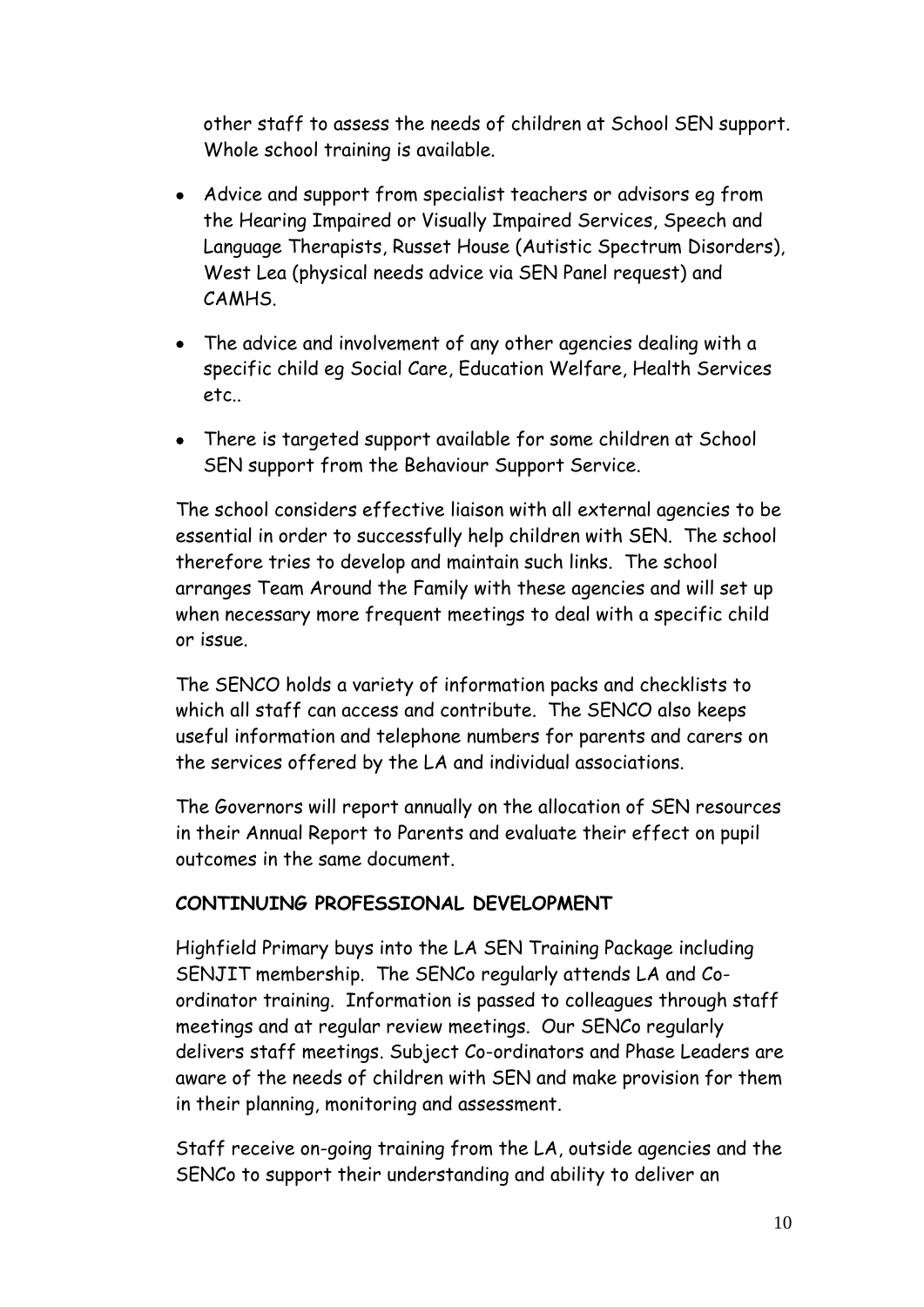appropriate curriculum for all our children. The school offers Wave 3 interventions – Tiger Teams in KS1 and speech and language groups for KS1 and KS2. Many Wave 2 interventions are provided by staff and a map of this provision is annually updated.

The school SENCo has completed the National Award for SEN Coordination, University of London - Institute of Education April 2014.

## **MEDICAL NEEDS**

The school has a Register of Medical Needs which is shared with staff. Care Plans are completed with the school nurse and school staff and families and these are displayed in relevant classrooms, welfare room, staffrooms and dining hall. Staff are offered annual training on the use of epipens and other medicines from the School Nurse and a central register of staff trained to administer an epi-pen is kept in the Welfare Room and with the SENCo.

Procedures are monitored to ensure implementation and that**:**

- (a) All reviews are held as described in the Policy
- (b) The SEN Register is updated termly
- (c) The school's SEF reflects the work of the SEN department
- (d) Clear, achievable targets are set on the Child Support Plan
- (e) The parents and pupils are involved as described in the Policy
- (f) The Provision Map is updated as necessary and reviewed annually as part of policy review.

The School monitors the performance of pupils with SEN:-

- By the success rate of pupils achieving their set targets and comparison with value –added for pupils from similar starting points in other schools.
- By using P levels and National Curriculum levels to measure progress.